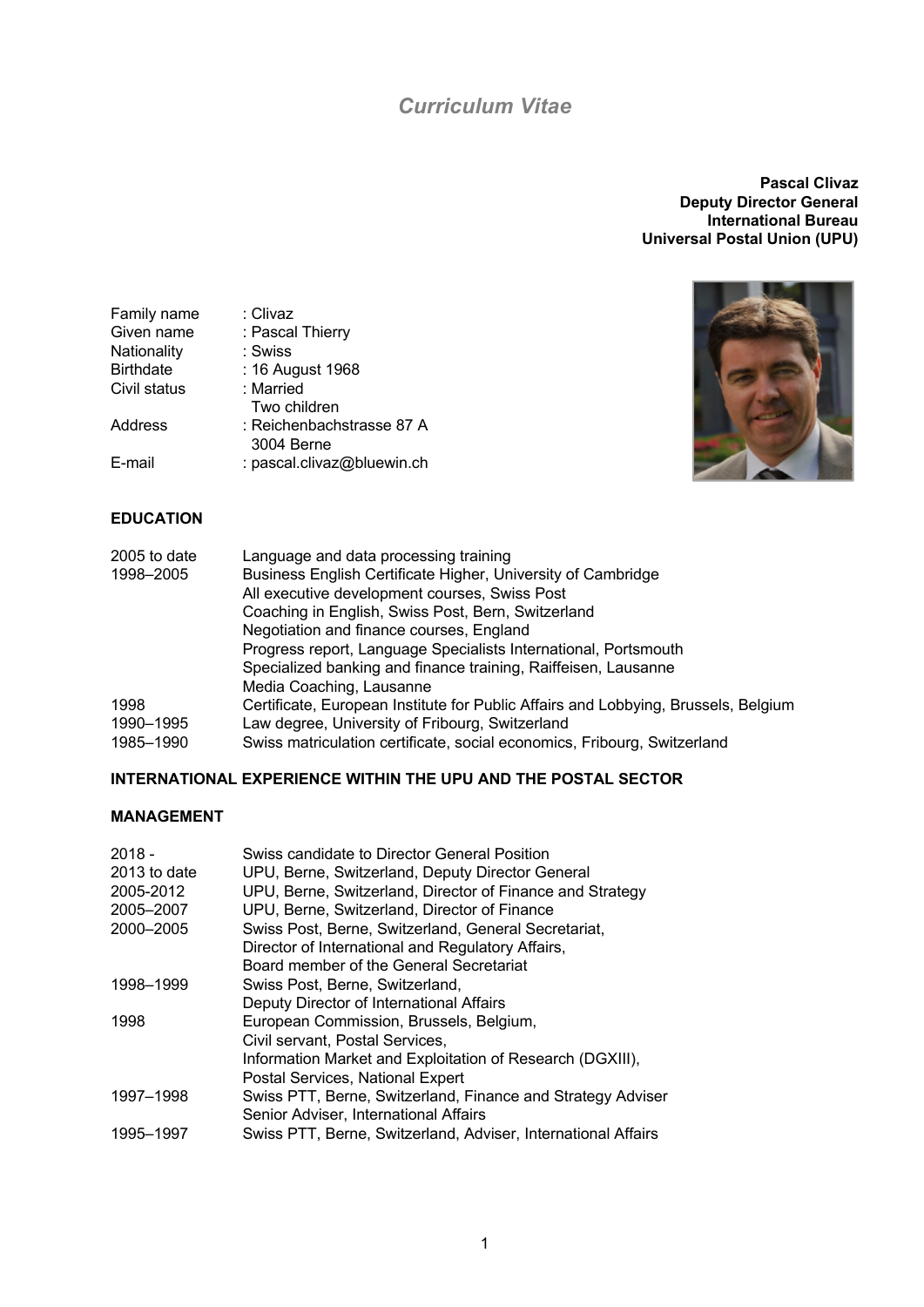#### **UNITED NATIONS**

## **CHIEF EXECUTIVES BOARD (CEB)**

| 2015 to date | Member of UN System Oversight Committees                                   |
|--------------|----------------------------------------------------------------------------|
| 2013 to date | Deputy Representative of the UPU on the Chief Executive Board (CEB)        |
| 2006 to date | Representative of the UPU on the High Level Committee on Management (HLCM) |
| 2006 to 2012 | Member of the Finance and Budget Network                                   |

#### **UPU (BODIES)**

#### **CONGRESS**

27<sup>th</sup> Extraordinary Congress (Addis-Abeba, 2018) Chairman of the Preparatory Committee – Deputy Secretary General

26<sup>th</sup> Congress (Istanbul, 2016) Chairman of the Preparatory Committee – Deputy Secretary General

25th Congress (Doha, 2012) Secretary of the Finance Committee Secretary of the First Ministerial Conference of the UPU

24<sup>th</sup> Congress (Geneva, 2008) Secretary of the Finance Committee of the International Bureau Assistant Secretary of the Plenary (General Debate/IB Staff)

23rd Congress (Bucharest, 2004) Chairman of the Drafting Committee Member of the Swiss delegation

22nd Congress (Beijing, 1999) Assistant to the Chairman of the Markets Committee Member of the Swiss delegation

### **STRATEGY CONFERENCES**

| 2018 (Addis-Abeba) Deputy Secretary General |                                                    |  |
|---------------------------------------------|----------------------------------------------------|--|
| 2015 (Geneva)                               | <b>Deputy Secretary General</b>                    |  |
| 2010 (Nairobi)                              | Secretary, (Director of Strategy)                  |  |
| 2006 (Dubai)                                | Member of the IB Secretariat (Director of Finance) |  |
| 2002 (Geneva)                               | Swiss delegate                                     |  |
| 2001-2002                                   | Chairman of the CA ad hoc committee                |  |
| 1997                                        | Swiss delegate                                     |  |

#### **COUNCIL OF ADMINISTRATION (CA)**

| 2013 to date | Deputy Secretary General                              |
|--------------|-------------------------------------------------------|
| 2007-2012    | Secretary of Committee 4 (Strategy)                   |
| 2005-2012    | Secretary of Committee 3 (Finance and Administration) |
| 2000-2005    | Vice-Chairman of the Technical Cooperation Committee  |
| 2000-2004    | Head/Assistant Head of the Swiss delegation           |
| 1995-1999    | Swiss delegate                                        |

## **POSTAL OPERATIONS COUNCIL (POC)**

| 2013 to date | Deputy Secretary General     |
|--------------|------------------------------|
| 2000-2005    | Head of the Swiss delegation |
| 1995-1999    | Delegate of Swiss Post       |